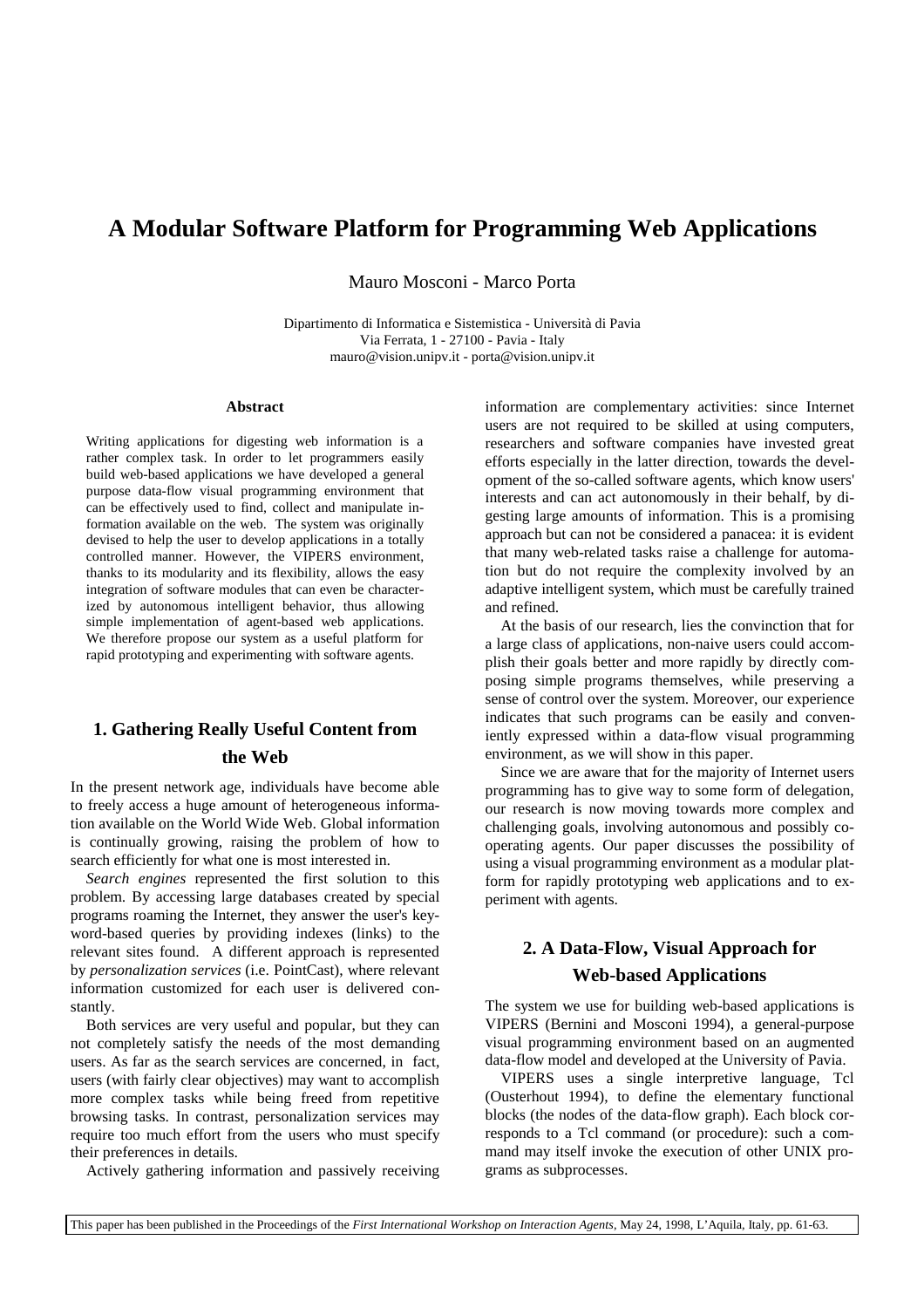According to the data-flow model, VIPERS programs are graphs in which data tokens travel along arcs between nodes (modules) that transform data tokens themselves. As shown in Figure 1, VIPERS elementary modules have a square shape and present connection points, or ports, on their lateral sides. Programs are assembled by direct manipulation, by positioning and properly connecting the needed modules. Entire programs may therefore be built without typing any line of code: after having picked from a certain window the needed functions (the nodes of the graphs) which are represented by special icons, the programmer simply drags and drops them into the main workspace. A couple of simple mouse-clicks are then sufficient to create an arc between two nodes.

During program editing, typing efforts and errors are minimized. Even syntactical errors are avoided, since the graphics editor is able to prevent the user from positioning or connecting the blocks in the wrong manner. The debugging activity consists of examining the program graph on the display. The particular box-line representation allows users to easily insert proper viewing monitors at various points of the program to show partial results. Documenting programs does not require great additional efforts, and even other non-programmers or occasional users are able to understand such a "visual" code.

#### **2.1 A Personalized Newspaper on the WWW**

The main idea behind this paper is that collecting and manipulating information available on the web is an application susceptible to a data-flow approach. Very concisely, what is generally needed is the capability of accessing web pages, looking for keywords, selecting and following interesting links, extracting useful information and possibly reformatting it. Some of these tasks may be very complex, especially when they are based on A.I. techniques, as for intelligent agents.

Nevertheless, once they have been made available as *black boxes*, data transformations and filtering can be conveniently expressed even by unskilled users by means of a data-flow language, provided by proper iteration constructs and procedural abstraction mechanisms (Hils 1992).

As a practical example, we present here a simple web application which accesses the main headlines page of an online newspaper and identifies titles containing at least one among some given keywords (see Figure 1). Each headline is arranged in a distinct row and has a link to the corresponding article. The purpose of the application is to download the pages relative to the selected titles, so that they can be quickly accessed later on. Moreover, an HTML page (index) reporting the list of all the picked headlines, each one having a link to the corresponding piece of news file, is then created and displayed in a web browser. The application in itself is simple, but allows some potentialities of web-based programs for visual composition to be highlighted. Once a library of elementary components has been created, in fact, it is very easy to achieve even conceptually complex functionalities.



**Figure 1: a simple web-based application within the VIPERS environment. In the program, modules characterized by an autonomous behavior may also be inserted.** 

Each input/output port in VIPERS is characterized by a special icon indicating the correspondent data type. Data types used in the example are: URL (Uniform Resource Locator),  $\bullet/\bullet$  (file path), [...] (list) and t (text).

Referring to Figure 1, block LOAD PAGE connects to an URL (received as an input or defined as a default) and downloads the corresponding HTML page on a temporary file, whose path name is made available as its output. Such a file is analyzed by block LINKS GREP, which extracts only periods containing links. The function of block LIST GREP is to examine these periods, in order to elicit those containing at least one of the keywords present in its input list. The keywords list may be requested at every execution of the program (in the example such task is accomplished by block INPUT) or it may be specified as a default for block LIST GREP. The path name of the file holding only the selected lines is then provided both to block FOREACH LINE and block CREATE HTML.

The *foreach* control construct, in VIPERS, allows elements of a sequential data structure (in this case, a file) to be analyzed and made available, one after the other. Such a compact block might be replaced with an explicit cyclic subgraph. Block FOREACH LINE emits the various lines of its input file, as they are taken out, but only at the end of this process does it activate the control signal enabling block CREATE HTML. In the meanwhile, block EX-TRACT URL extracts the URL it incorporates from every input line and block LOAD PAGE downloads on a temporary file the page addressed by the just extracted URL, whose name is properly settled later on.

When all the lines have been scanned by block FOREACH LINE, block CREATE HTML is activated and generates an HTML file to be used as an index for the locally stored pages. Lastly, block OPEN BROWSER displays the created HTML file in a web browser, reporting the list of the news items which were searched for, accessible through links to local files.

This is just the kernel of the program we daily use to check for news about our favorite soccer team: other blocks (not shown here) are used to calculate the first URL